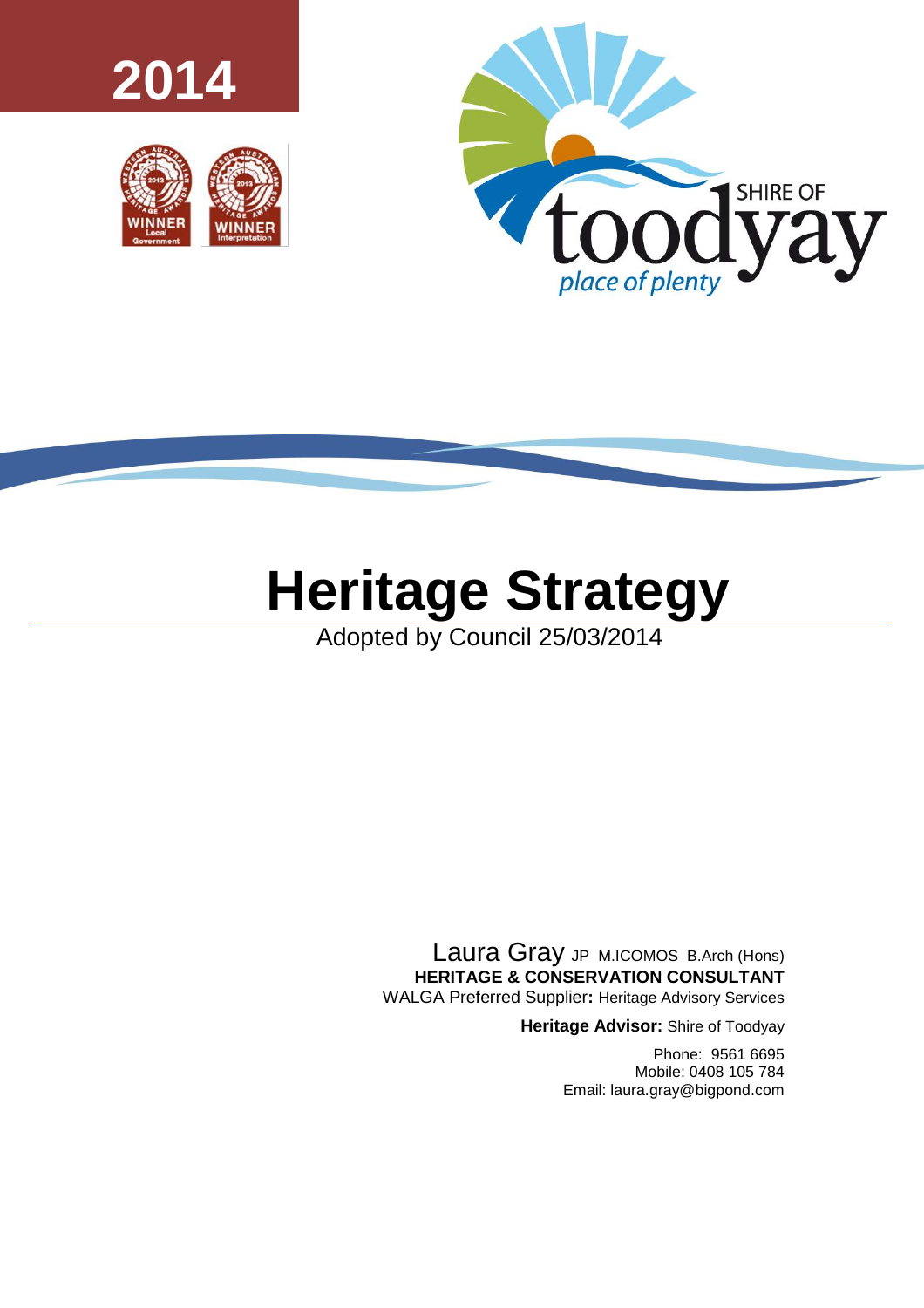

### <span id="page-1-0"></span>**EXECUTIVE SUMMARY**

A Heritage Strategy assists a local government to meet its heritage obligations set out in the Heritage Act WA (1990) and the State Planning Policy 3.5 and provides a framework to identify the extent of cultural heritage assets and strategic actions.

The Shire of Toodyay's Heritage Strategy is a concise report that reveals how the Shire identifies, manages and promotes its heritage assets. Forty six recommendations have been identified against the State Heritage Office's framework in reviewing the Shire's processes, initiatives and strategies pertaining to heritage. Those recommendations have been summarised into the Strategic direction as detailed in the Actions table.

The Shire of Toodyay have identified and initiated a broad range of cultural heritage and tourism initiatives in recognition of an extensive rich significant history. With a renewed strategic direction the Shire of Toodyay will achieve the outcomes to highlight their heritage virtues and enrich the community pride and visitor experience.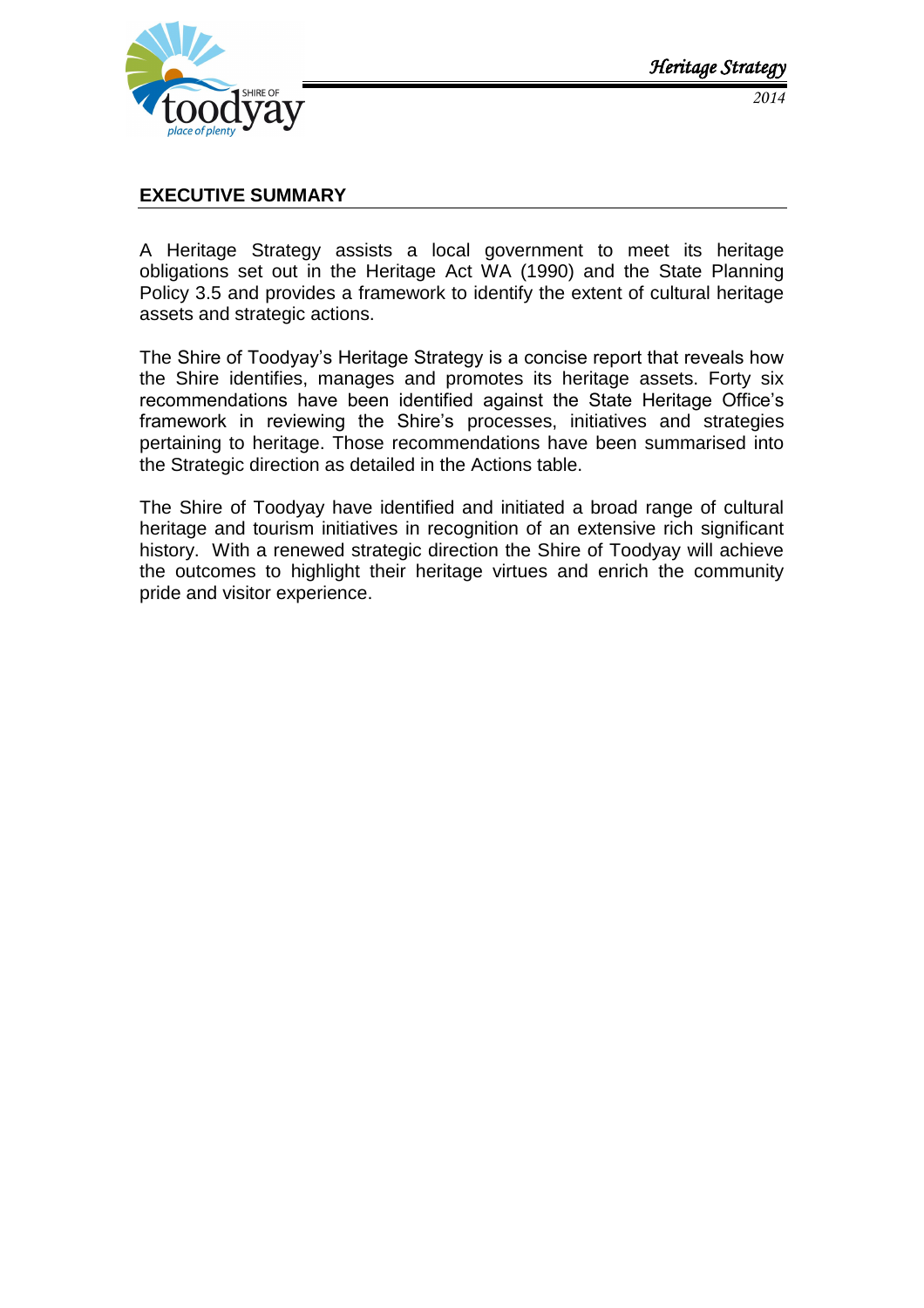

2014

| <b>INDEX</b> |  |  |  |  |
|--------------|--|--|--|--|
|              |  |  |  |  |
|              |  |  |  |  |
|              |  |  |  |  |
|              |  |  |  |  |
|              |  |  |  |  |
|              |  |  |  |  |
|              |  |  |  |  |
|              |  |  |  |  |
|              |  |  |  |  |
|              |  |  |  |  |
|              |  |  |  |  |
|              |  |  |  |  |
|              |  |  |  |  |
|              |  |  |  |  |
|              |  |  |  |  |
|              |  |  |  |  |
|              |  |  |  |  |
|              |  |  |  |  |
|              |  |  |  |  |
|              |  |  |  |  |
|              |  |  |  |  |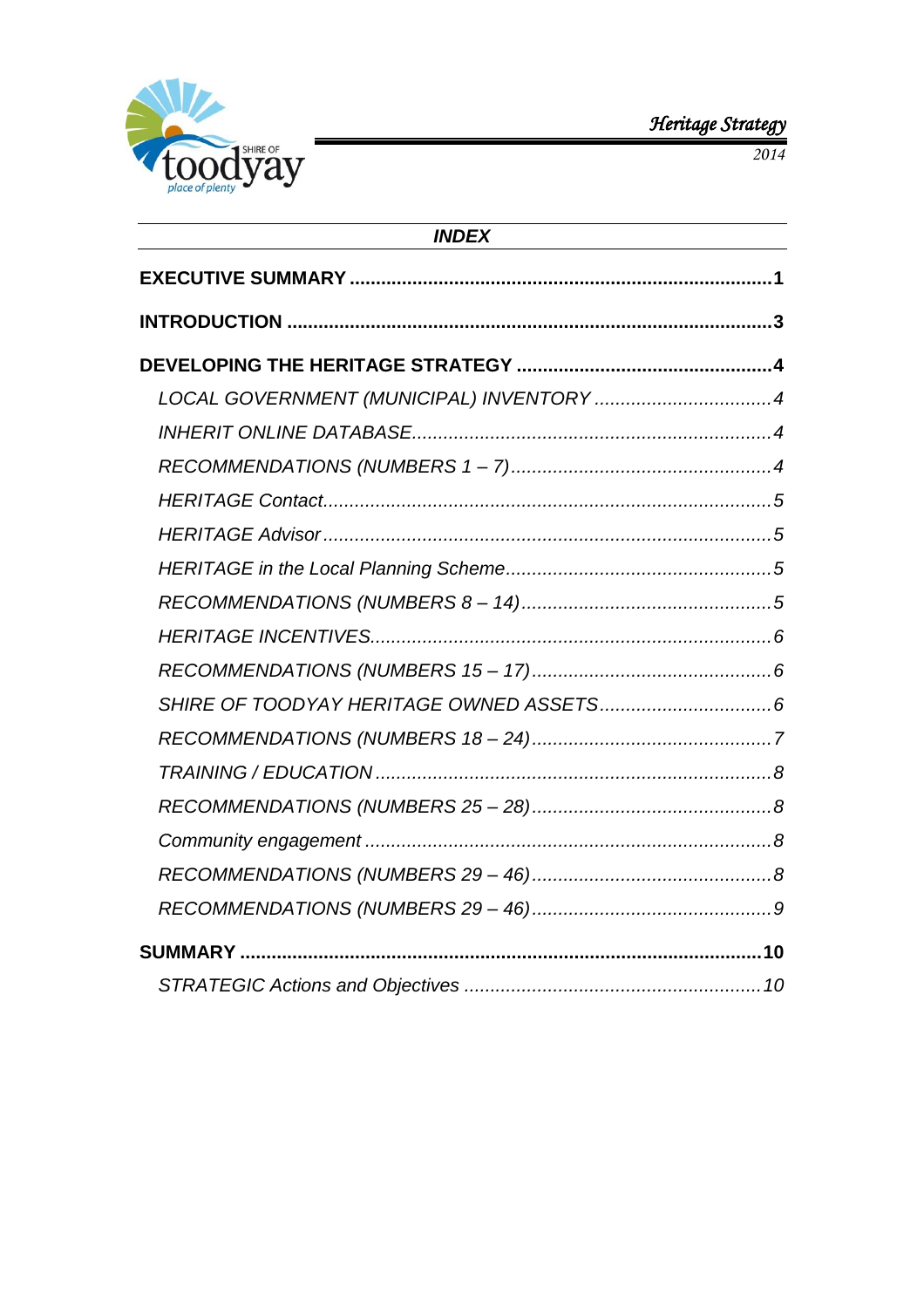

# <span id="page-3-0"></span>**INTRODUCTION**

This document has been prepared with reference to, and extracts from, Heritage Strategy Template 06 prepared by the State Heritage Office for Heritage Advisory Services.

A Heritage Strategy assists a local government to meet its heritage obligations set out in the Heritage Act WA (1990) and the State Planning Policy 3.5.

It provides a framework to identify the extent of cultural heritage assets within a local government and strategic actions to address pertinent heritage issues.

This Heritage Strategy has been developed upon the following procedure:

- Know: identify, assess and document heritage places;
- Manage: determine levels of significance, ensure statutory protection for the most significant places, develop policy to assist decision making, and conservation guidelines for long term management;
- Support: incentives, advisory services, funding assistance;
- Communication and promotion: raise awareness and appreciation of heritage;
- Actions;
- Strategic recommendations

That facilitates:

- Identification of positive heritage measures already employed by local government;
- Identification and prioritising work to be done in the future;
- appropriate management and monitoring of the heritage assets of their community; and
- reporting on, and celebrating achievements

This Heritage Strategy is a concise report that reveals how the Shire of Toodyay identifies manages and promotes its heritage assets.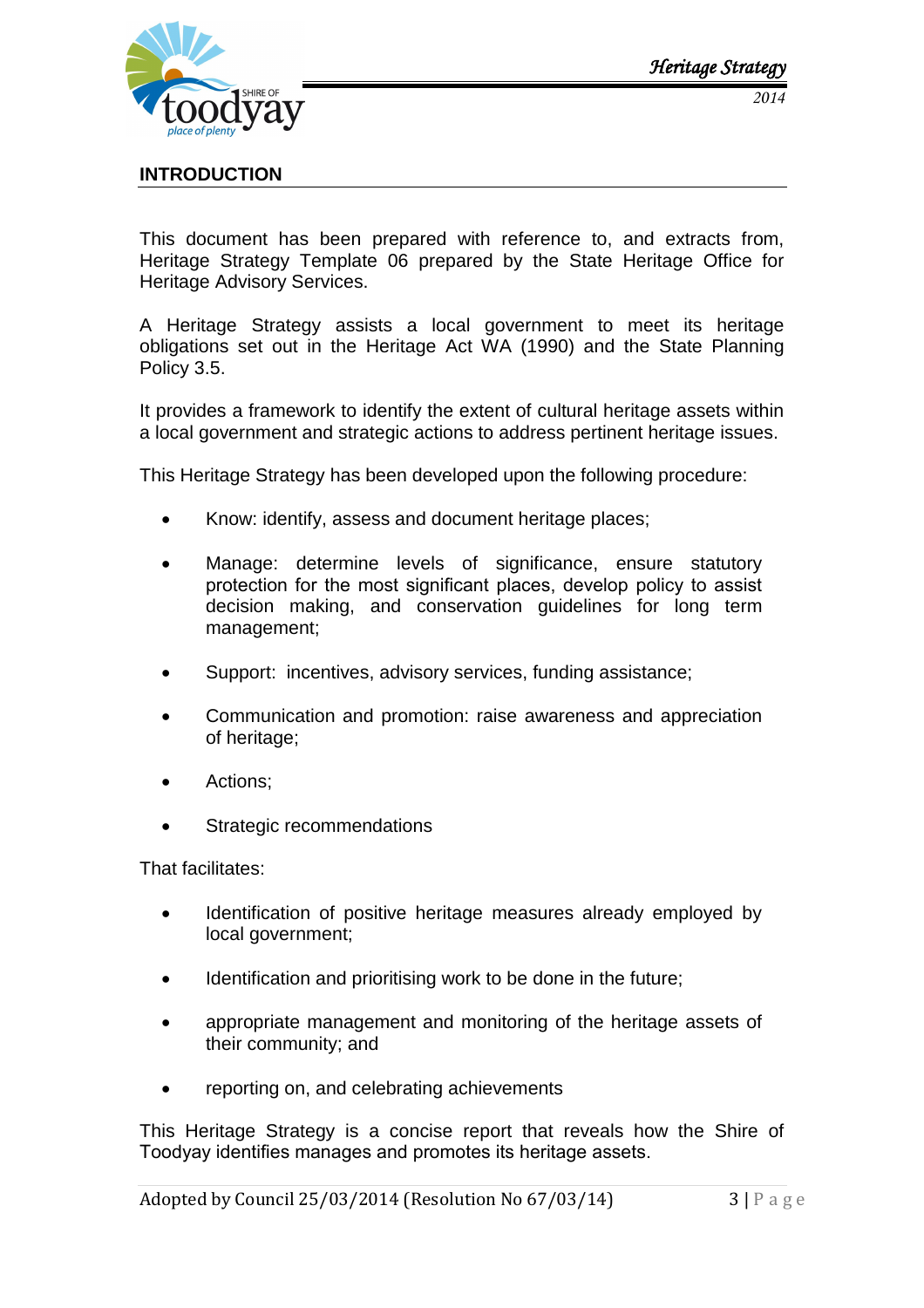

# <span id="page-4-0"></span>**DEVELOPING THE HERITAGE STRATEGY**

## <span id="page-4-1"></span>**LOCAL GOVERNMENT (MUNICIPAL) INVENTORY**

Adoption: 1997 Number of places: 151 Categories: 1-5 TPS: categories 1 & 2 recommended

Review: 2010, 2012 Number of places: 175 Categories: 1-4 TPS: Heritage List = total Inventory

Status of MI policy / standards: Entire Inventory forms Heritage List- TPS. Town centre

Planned review period: January- Dec 2014 Consultant brief approved **Ø** 

Consultant appointed: Laura Gray, Consultant/Heritage Adviser

Estimated delivery of draft: 30 June 2014

<span id="page-4-2"></span>**INHERIT ONLINE DATABASE**

User agreement signed: / /

inHerit administrator: Museum Curator

Mapping information confirmed (%):

Places with photographs (%): 75%

#### <span id="page-4-3"></span>**RECOMMENDATIONS (NUMBERS 1 – 7)**

1. Review Heritage Inventory:

*Ensure the review includes community consultation/involvement to ensure contemporary view of the issues, ownership of the heritage and empowerment of the management.*

- 2. Review the Heritage List to ensure most significant places have the necessary gradings, substantiation and management protocols in place;
- 3. Further develop the electronic version of the heritage inventory to provide ongoing update & amendment, and public access to place records as may be required;
- 4. Council to incorporate for continuing budget allowance for management and development of the heritage inventory;
- 5. Update the heritage inventory on an annual basis;
- 6. Develop a Shire of Toodyay website connection to the Heritage List and Heritage Inventory; and
- 7. Establish agreement and administration for "InHerit' online database.

Adopted by Council 25/03/2014 (Resolution No 67/03/14)  $\begin{array}{c} 4 \mid P \text{ a g e} \end{array}$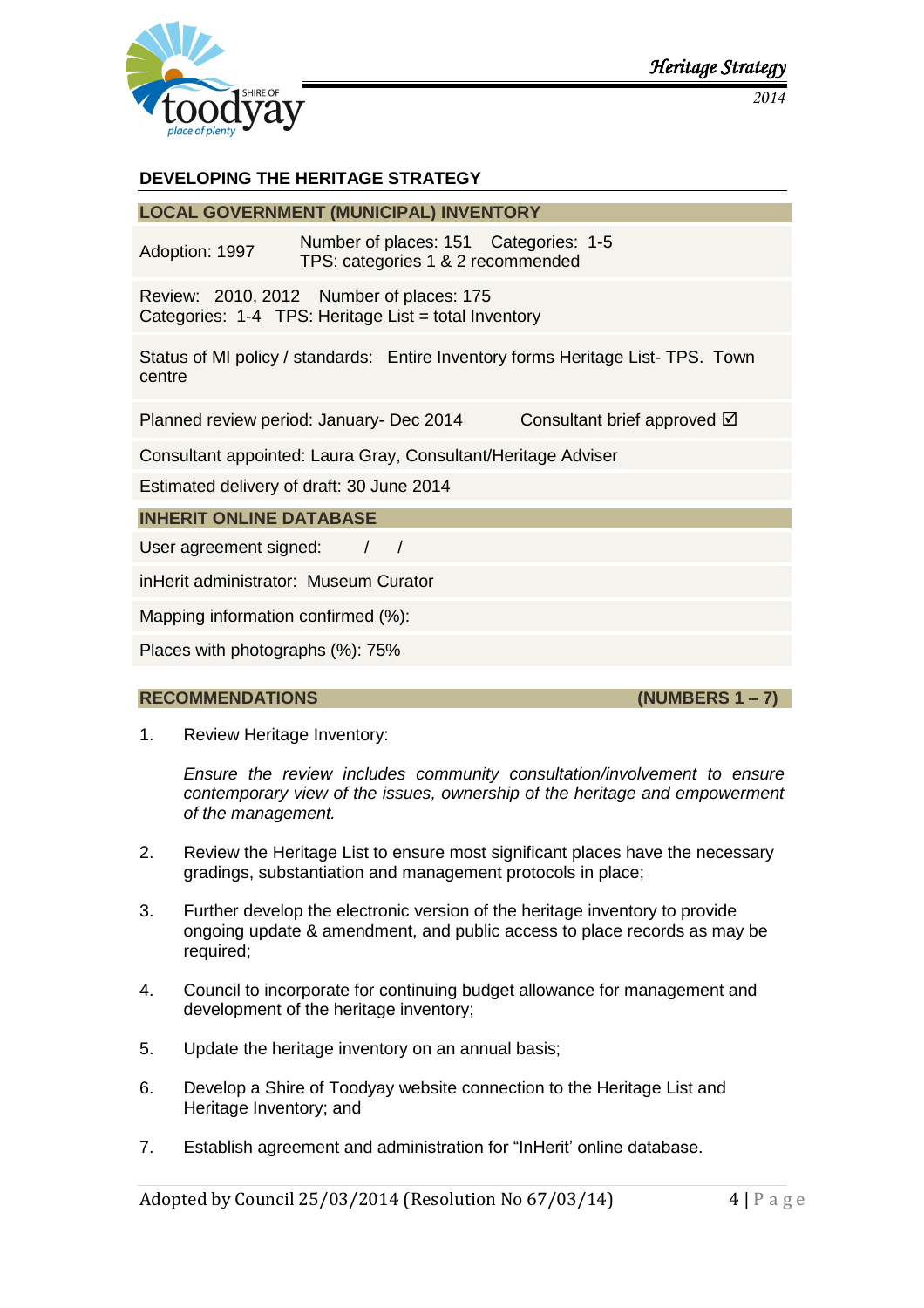

<span id="page-5-2"></span><span id="page-5-1"></span><span id="page-5-0"></span>

| <b>HERITAGE CONTACT</b>                                                                                             |                                  |             |  |                                 |                        |  |
|---------------------------------------------------------------------------------------------------------------------|----------------------------------|-------------|--|---------------------------------|------------------------|--|
| <b>Officer Name:</b>                                                                                                | <b>Graeme Bissett</b>            |             |  |                                 |                        |  |
| Position:                                                                                                           | Manager Planning and Development |             |  |                                 |                        |  |
| Telephone:                                                                                                          | 9574 2258                        | Email:      |  | building@toodyay.wa.gov.au      |                        |  |
| <b>HERITAGE ADVISOR</b>                                                                                             |                                  |             |  |                                 |                        |  |
| Officer Name Laura Gray                                                                                             |                                  |             |  |                                 |                        |  |
| Telephone                                                                                                           | 0408 105 784                     | Email       |  |                                 | Laura.gray@bigpond.com |  |
| <b>HERITAGE IN THE LOCAL PLANNING SCHEME</b>                                                                        |                                  |             |  |                                 |                        |  |
| Heritage List adopted?<br>☑                                                                                         |                                  | <b>SAME</b> |  | Heritage List separate from MI? |                        |  |
| Works requiring development approval:<br>Places on Heritage List (entire Inventory) & Central Toodyay Heritage Area |                                  |             |  |                                 |                        |  |
| Heritage List policy: NO<br>Planning precinct Policy LPP 20 Central Toodyay Heritage Area                           |                                  |             |  |                                 |                        |  |
| Next review of Heritage List: Inventory Review January-Dec 2014                                                     |                                  |             |  |                                 |                        |  |
| Heritage Planning Policy: Integral with Inventory Review January-June 2014                                          |                                  |             |  |                                 |                        |  |
| Heritage/conservation areas?<br>Central Toodyay Heritage Area<br>Review Jan-Dec 2014                                |                                  |             |  |                                 |                        |  |
| Design guidelines for heritage? LPP 20 Central Toodyay Heritage Area (2009)<br>Review January-Dec 2014              |                                  |             |  |                                 |                        |  |
| Scheme provisions to be added / amended: 2014                                                                       |                                  |             |  |                                 |                        |  |
| <b>RECOMMENDATIONS</b><br>(NUMBERS 8 - 14)                                                                          |                                  |             |  |                                 |                        |  |

- <span id="page-5-3"></span>8. Review Heritage List integral to Inventory review;
- 9. Review Central Toodyay Heritage Area (HPA);
- 10. Identify any other potential HPAs;
- 11. Develop local planning policy (LPP) pertinent to Heritage List;
- 12. Review existing LPP 20 Central Toodyay Heritage Area policy and guidelines;
- 13. Review planning provisions pertaining to heritage;
- 14. Further develop opportunities for the Heritage Advisor to provide advice to owners of heritage properties.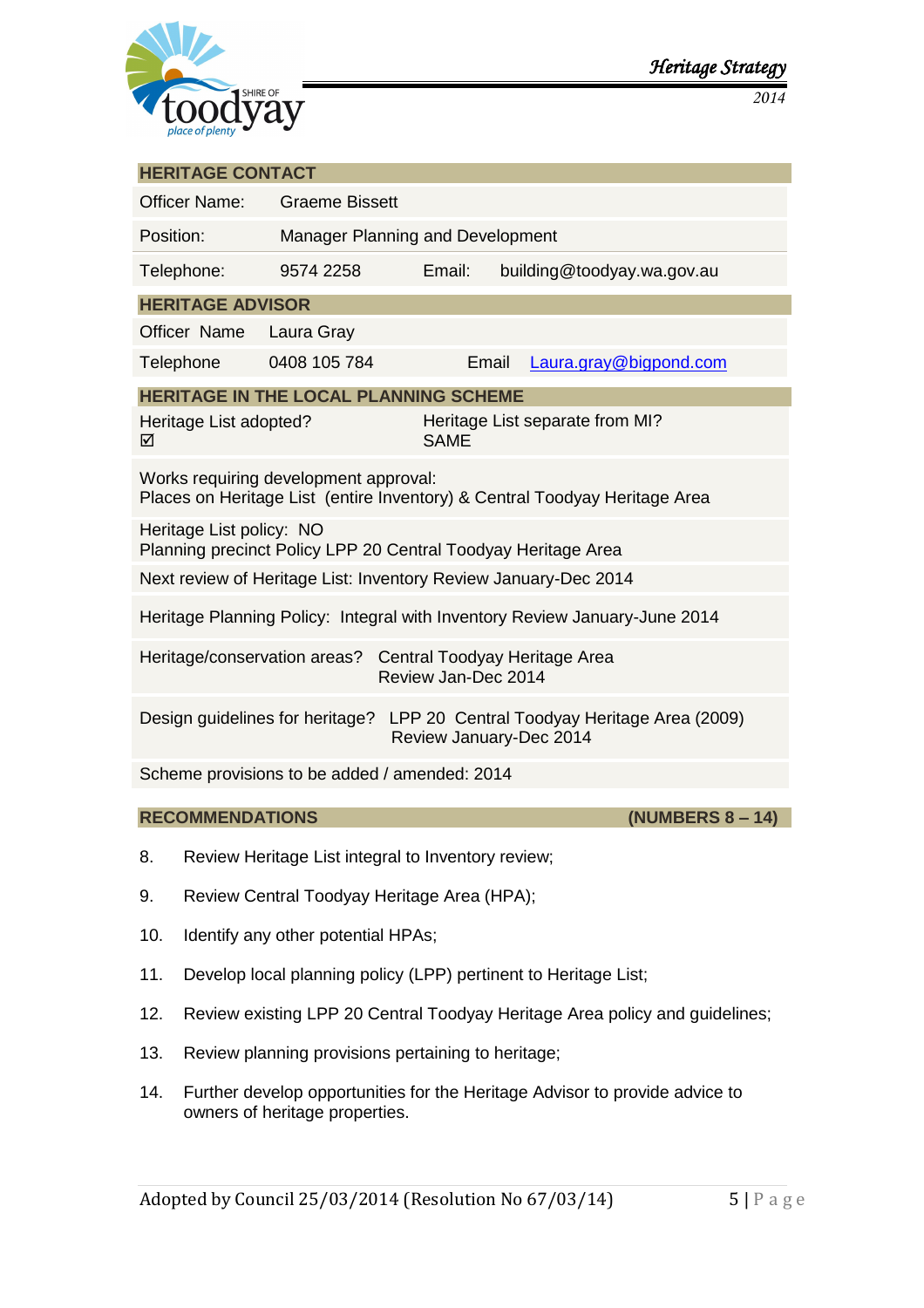

*2014*

#### <span id="page-6-0"></span>**HERITAGE INCENTIVES**

Planning variations allowed for heritage places: None considered at this time.

Planning fees waived: No

Rate preference: No

Conservation fund: No

Heritage Loan Subsidy Scheme: No

Heritage Award: No

Other: Shire of Toodyay being recipients of State Heritage Office Heritage Awards

<span id="page-6-1"></span>**RECOMMENDATIONS (NUMBERS 15 – 17)**

- 15. Investigate opportunities for heritage promotion: consider Shire of Toodyay heritage awards as an initial project;
- 16. Continue to vie for external accolades for the heritage and tourism initiatives in Toodyay;
- 17. Support mechanism and community initiatives associated with heritage and tourism.

#### <span id="page-6-2"></span>**SHIRE OF TOODYAY HERITAGE OWNED ASSETS**

The Shire of Toodyay own 17 places listed in the Heritage Inventory- all in the Heritage List (the entire inventory), 8 of which are listed in the Register of Heritage Places.

|               |                        | Registered places owned by Shire of Toodyay:       |  |  |  |  |
|---------------|------------------------|----------------------------------------------------|--|--|--|--|
|               | Connors Mill (db 2567) |                                                    |  |  |  |  |
|               |                        | Old Gaol Museum (db 2558)                          |  |  |  |  |
|               |                        | Police Lock-up (fmr) (db12172)                     |  |  |  |  |
|               |                        | Police stables (fmr) (db12169)                     |  |  |  |  |
|               |                        | Mechanics institute (fmr)- Library (db 2566)       |  |  |  |  |
|               |                        | Butterly House (db 3253)                           |  |  |  |  |
|               |                        | Donegan's Cottage (db 4555)                        |  |  |  |  |
|               |                        | Syred's cottage (Bejoording hmstd (fmr) db 2585    |  |  |  |  |
| Heritage      |                        |                                                    |  |  |  |  |
| inventory     |                        | Not Registered in Shire ownership:                 |  |  |  |  |
| identified? ☑ |                        | <b>Toodyay Memorial Hall</b>                       |  |  |  |  |
|               |                        | Courthouse (fmr) Shire Administration:             |  |  |  |  |
|               |                        | Archaeological remains of Newcastle Convict depot: |  |  |  |  |
|               |                        | <b>CMP 2011, Interp Plan 2013</b>                  |  |  |  |  |
|               |                        | <b>Connors Cottage</b>                             |  |  |  |  |
|               |                        | O'Reilly's Cottage                                 |  |  |  |  |
|               |                        | <b>Toodyay Cemetery</b>                            |  |  |  |  |
|               |                        | Nardie Cemetery (management order)                 |  |  |  |  |
|               |                        | Recreation ground & pavilion                       |  |  |  |  |
|               |                        | <b>Parkers Cottage</b>                             |  |  |  |  |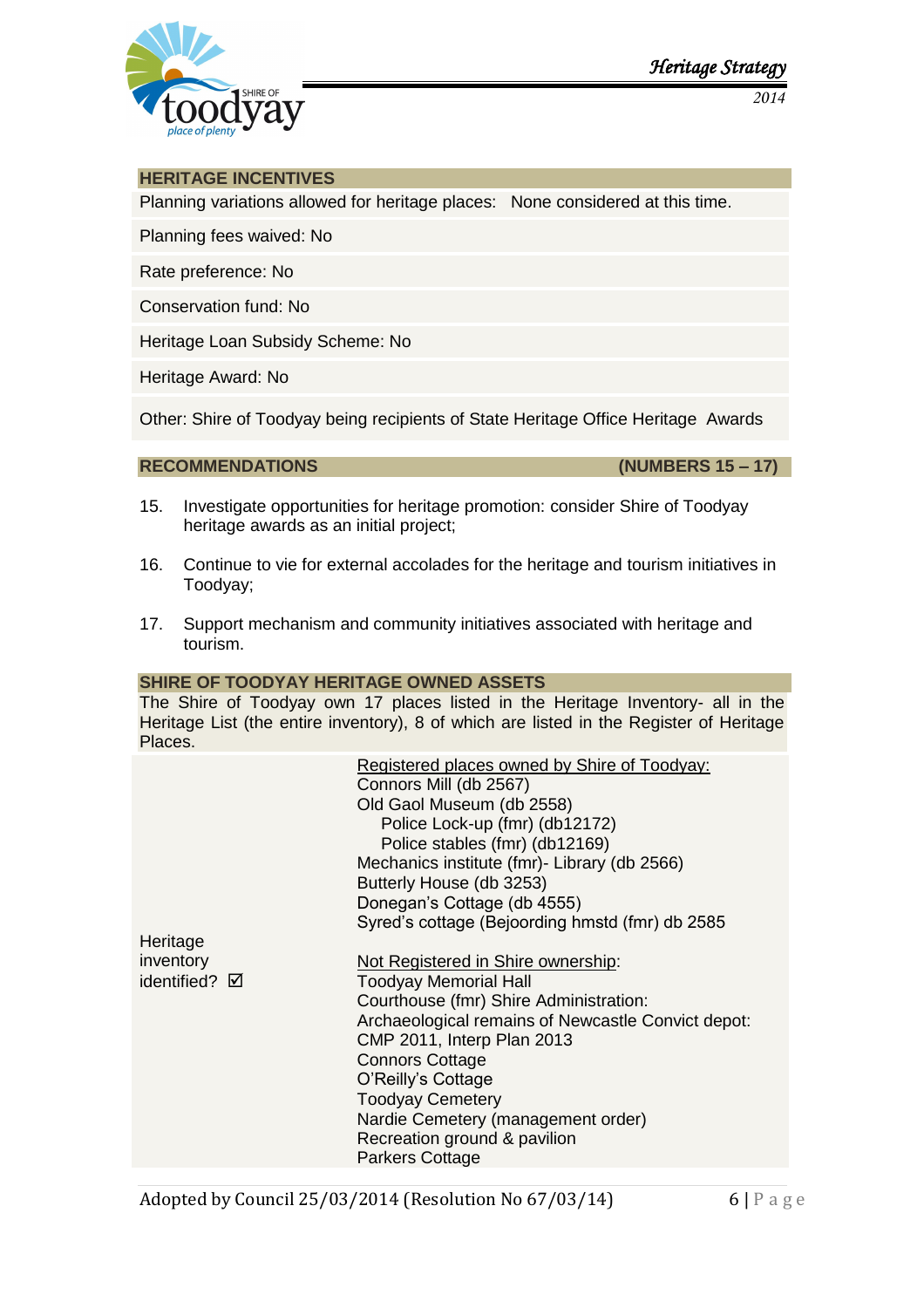

*Heritage Strategy* 

*2014*

Condition assessment (number of places in each category): Critical  $1 \boxtimes$  Poor  $1 \boxtimes$  Acceptable  $2 \boxtimes$  Good  $11 \boxtimes$  Ideal  $1 \boxtimes$ 

Heritage places without current use: Police Lock-up (fmr) Syred's cottage (Bejoording homestead (fmr)

Maintenance plans in place: NO

Conservation Management Plans for Registered Places: Connors Mill CMP 2004 Old Gaol, Police Lock-up & Stables CMP 2004 Mechanics institute (fmr)- Library CMP Butterly House CMP 1996 Syred's cottage (Bejoording homestead (fmr) CMP 2002 Donegan's Cottage CMP 1996

STRUCTURAL REPORTS 2012: Connors Mill Syreds Cottage Old Gaol Complex Donegan's Cottage 2013

Proposals for redevelopment / adaptive reuse: under consideration

Funding requirements: Shire budget and Lotterywest funding opportunities.

Other:

#### <span id="page-7-0"></span>**RECOMMENDATIONS (NUMBERS 18 – 24)**

- 18. Review and update existing conservation management plans for Registered places owned by the Shire of Toodyay;
- 19. Integrate relevant Engineer's report recommendations into the updated CMPs for Connors Mill, Syreds Cottage, Old Gaol Complex, and Donegan's Cottage;
- 20. Undertake Conservation Management Strategies (CMS) for Shire owned heritage assets that are NOT Registered places;
- 21. Establish a schedule of Shire owned heritage places with records of the reports, works undertaken, maintenance, and works required over a 10 year forward planning program;
- 22. The schedule will facilitate prioritising places and works contingent on retaining and/or establishing viable and appropriate uses, the expenditure required, and access to funding;
- 23. Staged works programs should be considered to leverage Lotterywest funding;
- 24. Ensure each Shire owned heritage asset has annual and long-term budget allocations to fund essential maintenance and works, and to seed funding opportunities, for longer term and urgent conservation works, as identified in the CMP and CMS reports.

Adopted by Council 25/03/2014 (Resolution No 67/03/14)  $7 | P a g e$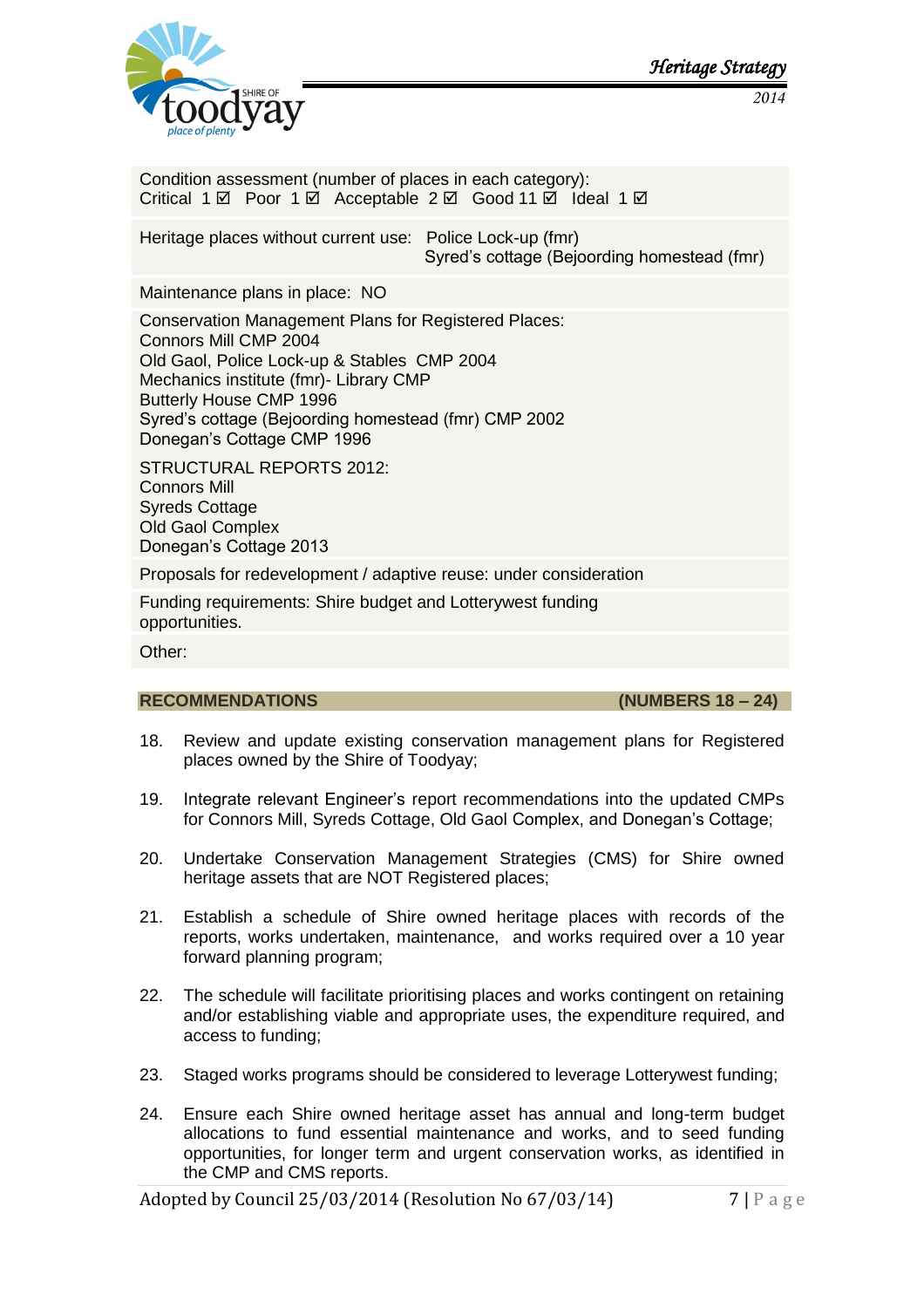

*2014*

#### <span id="page-8-0"></span>**TRAINING / EDUCATION**

Heritage included in induction for elected members? x

Training record for heritage officer: Heritage Officer until 2013, now Museum Curator No training-to date- proposed within this strategy.

#### <span id="page-8-1"></span>**RECOMMENDATIONS (NUMBERS 25 – 28)**

- 25. Develop a heritage induction program in association with the Heritage Adviser for Staff and Elected Members;
- 26. Heritage Adviser to present the program to all existing staff and Elected Members;
- 27. Initiate an ongoing program of heritage and conservation information and initiatives;
- 28. Develop a targeted information program in association with the Heritage Adviser to present specifically for planning and development, and community development staff, Museum Curator, and volunteers;

#### <span id="page-8-2"></span>**COMMUNITY ENGAGEMENT**

Heritage advisory committee: Museum Advisory Committee

Community heritage activity: Living History walk trail Active Historical Society Continue engagement of Heritage Adviser

Heritage tourism strategy: NO but some elements addressed in the Heritage Master Plan Heritage Master Plan (DRAFT) 2012. Review-current.

**Corporate Business Plan:** Adopted September 2013

**Strategic Community Plan 2013-2023:** Adopted May 2013 No specific heritage or tourism actions.

#### <span id="page-8-3"></span>**RECOMMENDATIONS (NUMBERS 29 – 46)**

- 29. Undertake review of Museum Advisory Committee;
- 30. Initiate a regular heritage column in the Shire's community information interface providing an opportunity to showcase heritage, inform of initiatives, availability of information;
- 31. Facilitate Heritage Adviser interaction with heritage and tourism interests, in the Shire area;

Adopted by Council 25/03/2014 (Resolution No 67/03/14) 8 | P a g e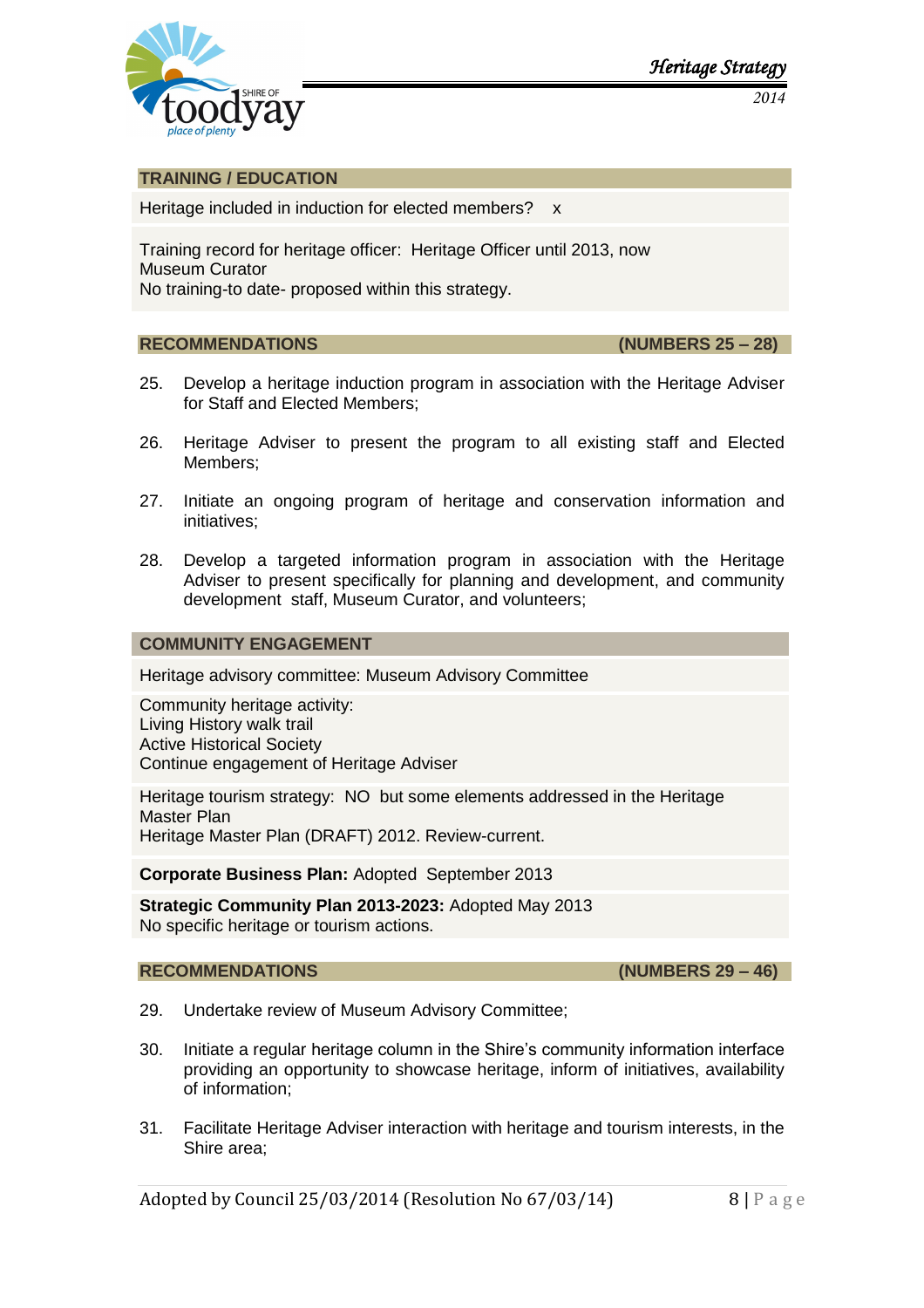

*Heritage Strategy 2014*

#### **Continued**

<span id="page-9-0"></span>**RECOMMENDATIONS (NUMBERS 29 – 46)**

- 32. Identify specific staff who are responsible for the day-to- day management of heritage assets and who are empowered to access the Heritage Advisor;
- 33. Develop a specific Heritage Tourism Strategy. The Heritage Master Plan provides information but it needs to be considered in a broader Avon region and broader regional contexts to provide comparison and validity;
- 34. Develop multimedia information regarding heritage and tourism services, resources and statutory requirements;
- 35. Actively promote Shire's museum workshop facility and the value of community involvement;
- 36. Finalise the Heritage Master Plan (draft) and implement recommendation integral to the Heritage Tourism Strategy (per recommendation 33);
- 37. Further develop the concept of the heritage significance of the Shire of Toodyay as an entity, for marketing both as a destination and as part of the Avon region attraction. (per draft Heritage Master Plan);
- 38. Develop archaeological guidelines to inform planning and development. Integral to the guidelines is identification and response to known and possible archaeological sites. (per draft Heritage Master Plan);
- 39. Review archaeological priorities within the overall context of this Heritage Strategy;
- 40. An archaeological priority for further consideration is the convict connections and partnerships associated with those opportunities;
- 41. Seek opportunities for any collaborative heritage projects (with neighbouring local governments, State Government, education institutions, tourism bodies, local historical societies etc.);
- 42. Review the Living History walk trail;
- 43. Consolidate heritage trails to existing and new signage & establish QR code links;
- 44. Review and expand heritage/tourism signage policy and plan for all tourism and heritage associated signage for consistency and easy identification throughout the Shire;
- 45. Undertake recommendations arising from the review of the heritage/tourism signage policy as reviewed with priority to budgeted achievable outcomes; and
- 46. Investigate opportunities for a Council Policy specific to the funding and implementation of a raft of strategies that encompass heritage and tourism.

Adopted by Council 25/03/2014 (Resolution No 67/03/14) 9 | P a g e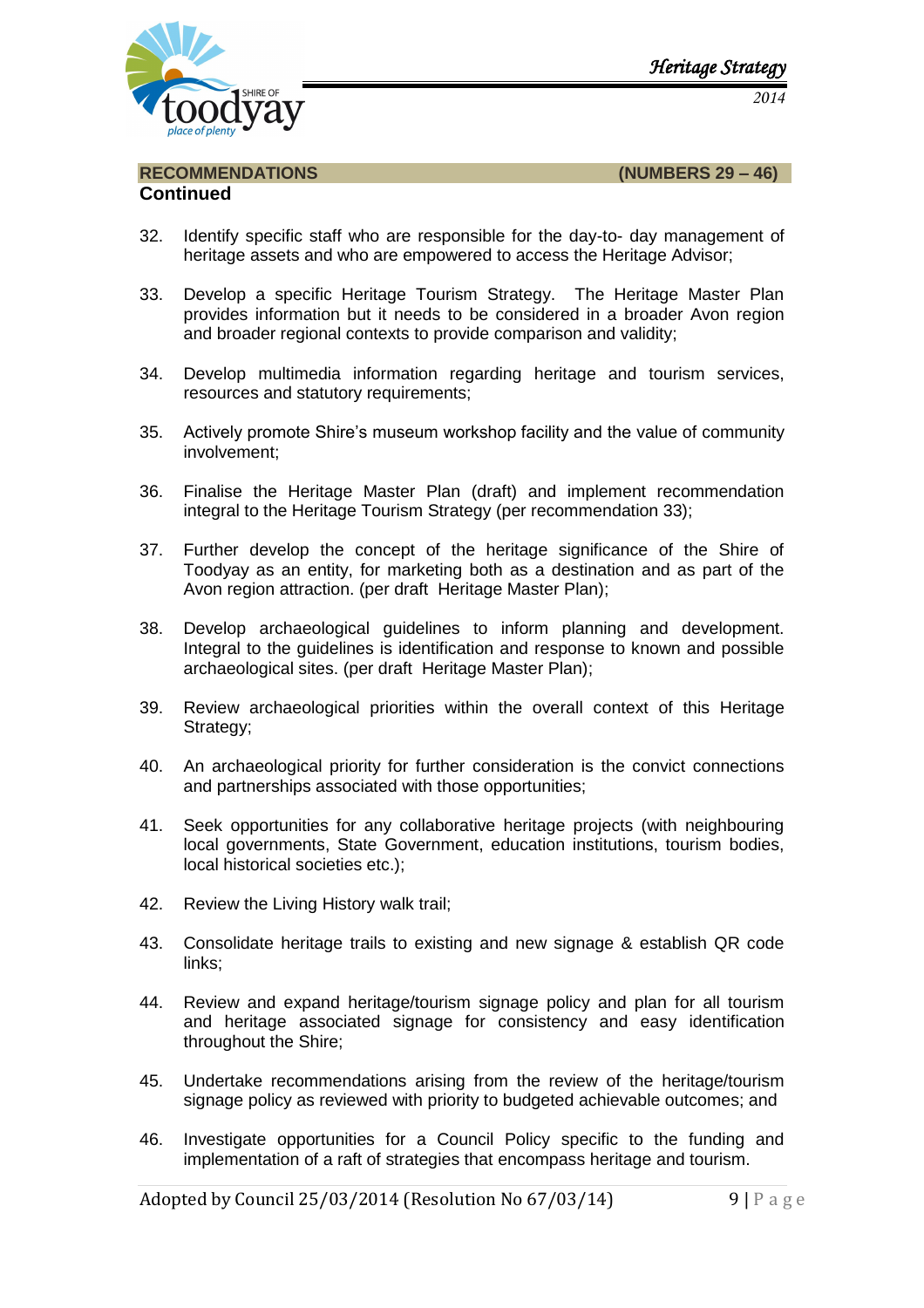

# <span id="page-10-0"></span>**SUMMARY**

The Shire of Toodyay has recognised the value of their heritage assets in a broad range of initiatives and plans.

This report identifies 46 recommendations to address those initiatives and progress the ongoing appreciation, promotion and management of the Shire of Toodyay's heritage assets and history.

Those recommendations are summarized into the following strategic actions:

#### <span id="page-10-1"></span>**STRATEGIC ACTIONS AND OBJECTIVES**

| <b>Action</b>                                                                                                                          | <b>Due Date</b> | <b>Target</b>      | <b>Outcome</b>                                                                            |
|----------------------------------------------------------------------------------------------------------------------------------------|-----------------|--------------------|-------------------------------------------------------------------------------------------|
| Continue to engage Heritage<br>Adviser (HA)                                                                                            | current         | (HA) continuous    | Heritage advice for Shire<br>and community                                                |
| <b>Review Heritage Inventory</b>                                                                                                       | 2014            | (HA) Annual update | <b>Updated relevant</b><br>Inventory                                                      |
| <b>Review Heritage List</b><br>Integral to heritage inventory<br>review                                                                | 2014            | (HA) 2014          | Appropriate recognition<br>and management of most<br>significant places.                  |
| Identify HPAs Integral to<br>heritage inventory review                                                                                 | 2014            | (HA) 2014          | Appropriate recognition<br>and management of<br><b>HPAs</b>                               |
| Review HPA (Central<br>Toodyay) & LPP                                                                                                  | 2014            | (HA) 2014          | Succinct HPA with<br>appropriate management<br>policies in place                          |
| Review and update existing<br><b>CMPs for Shire owned</b><br>Registered places.<br>Include consideration of<br><b>Engineer reports</b> | 2014            | (HA) 2014          | Up-to-date understanding<br>of place, scope of works<br>and opportunities for<br>funding. |
| Develop conservation<br>management strategies for<br>Shire owned heritage places                                                       | 2015            | (HA) 2015          | Up-to-date understanding<br>of place, scope of works<br>and funding opportunities         |
| Develop heritage training<br>programs for in-house<br>delivery                                                                         | 2014            | (HA) 2014          | Informed staff, elected<br>members and volunteers                                         |
| Further develop Heritage<br>Advisor's community and<br>owner liaison/advice                                                            | 2014            | 2014               | To further develop the<br>community interface.                                            |
| <b>Review Museum Advisory</b><br>committee                                                                                             | current         | continuous         | Maintain relevant<br>community engagement                                                 |
| Further develop promotion of<br>heritage and tourism via<br>numerous initiatives                                                       | 2015            |                    | Maintain a high profile<br>for heritage tourism                                           |
| Review and expand<br>heritage/tourism signage<br>policy                                                                                | 2016            |                    | Provide guidance for<br>future development                                                |
| Develop archaeological<br>guidelines                                                                                                   | 2016            |                    | Build on and guide<br>heritage tourism future.                                            |

Adopted by Council 25/03/2014 (Resolution No 67/03/14) 10 | P a g e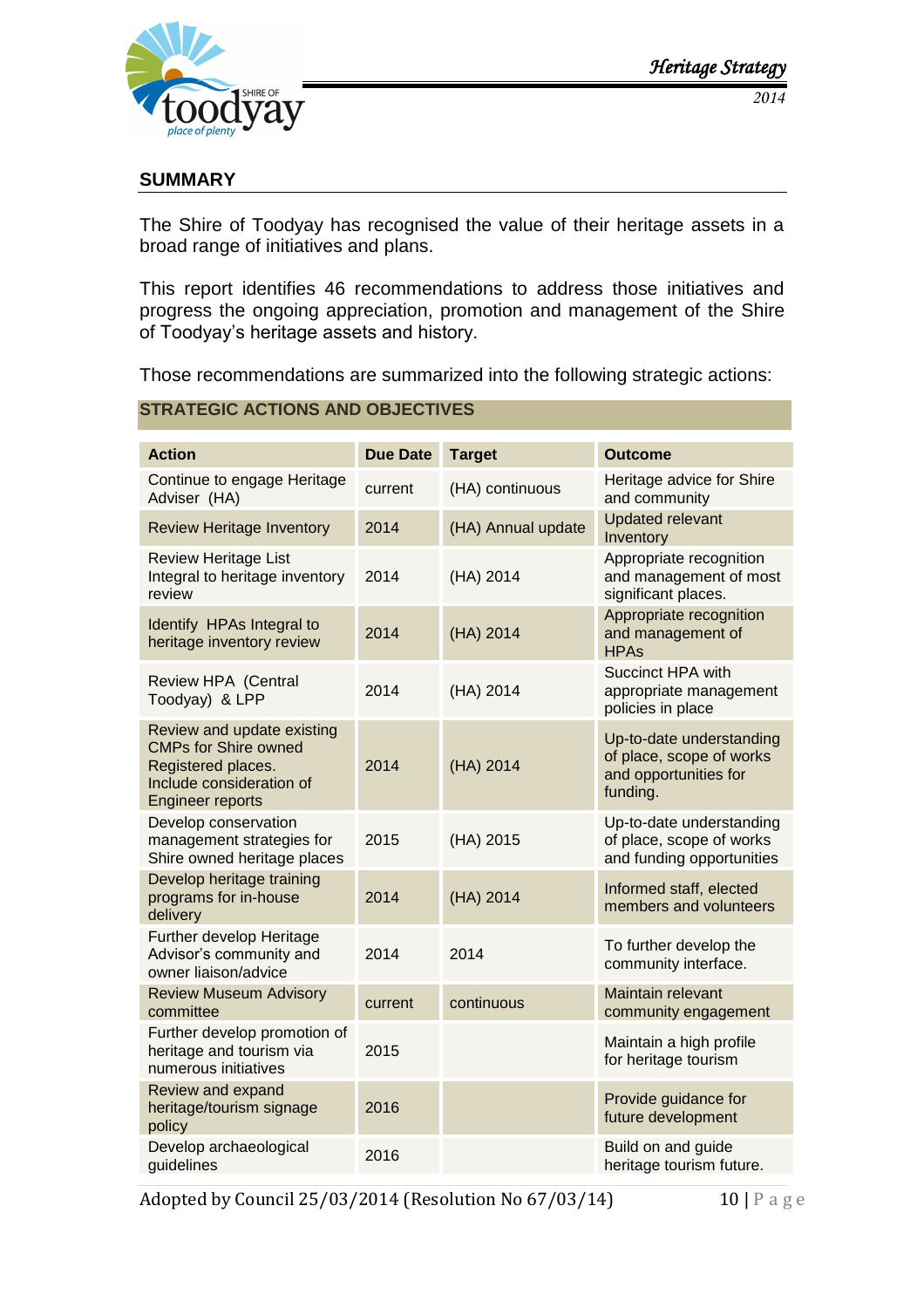

# **STRATEGIC Actions and Objectives**

# **Continued**

| <b>Action</b>                                                          | <b>Due Date</b> | <b>Target</b> | <b>Outcome</b>                                                           |
|------------------------------------------------------------------------|-----------------|---------------|--------------------------------------------------------------------------|
| Develop a Heritage Tourism<br>Strategy                                 | 2015            | ongoing       | Ensure consistency and<br>holistic approach                              |
| Review and consolidate<br>interp and trails                            | 2014            | ongoing       | Ensure that heritage and<br>tourism issues are<br>recognised & resourced |
| Review budget allocations<br>and funding opportunities                 | 2015            | 2016          | Ensure policies are<br>consistent with other<br>guiding documents        |
| Review planning policies<br>pertinent to heritage                      | 2014            | ongoing       | Ensure appropriate<br>management                                         |
| Explore opportunities for<br>partnerships and regional<br>associations | 2014            | ongoing       | Maximize opportunities                                                   |